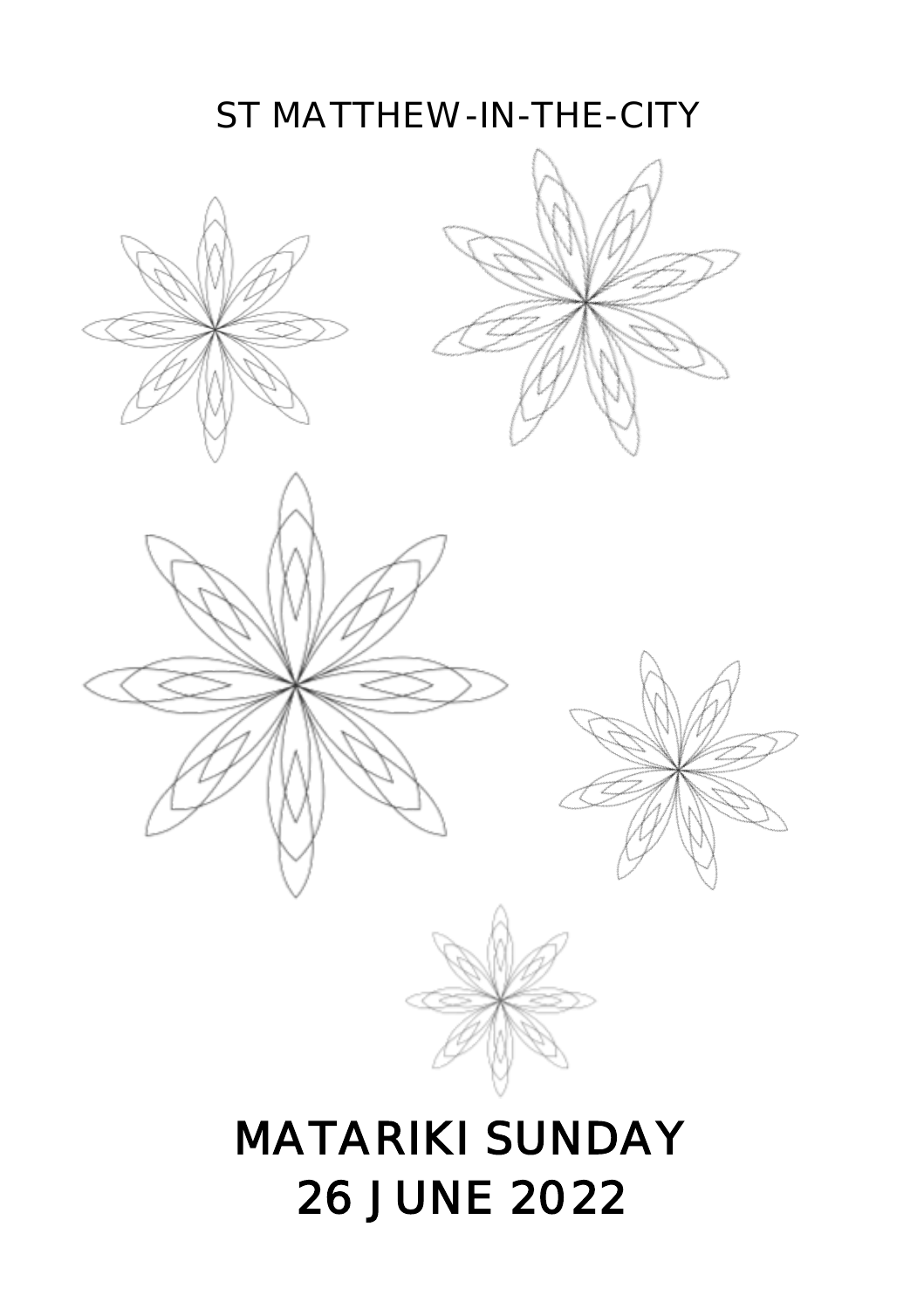*At any time in the service when we invite you to stand you are welcome to remain seated if you need to.*

### PROCESSIONAL HYMN

Our life has its seasons, and God has the reasons why spring follows winter, and new leaves grow, for there's a connection with our resurrection that flowers will bud after frost and snow,

> so there's never a time to stop believing.  *never a time for hope to die, there's never a time to stop loving. these three things go on.*

There's a time to be planting, a time to be plucking, a time to be laughing, a time to weep, a time to be building, a time to be breaking, a time to be waking, a time to sleep,

### but there's never a time to stop believing...

There's a time to be hurting, a time to be healing, a time to be saving, a time to spend, a time to be grieving, a time to be dancing, a time for beginning, a time to end,

### but there's never a time to stop believing...

*Words: Shirley Erena Murray (1931-2020). Tune: Kotuku, Colin Gibson. AA 113*

# WELCOME

Grace and peace to you from God.

### God fill you with truth and joy.

*Liturgist:* 

Be with us, Spirit of God; for nothing can separate us from your love. Breathe on us, breath of God; and fill us with your loving presence. Speak in us, wisdom of God; and bring strength, healing and peace.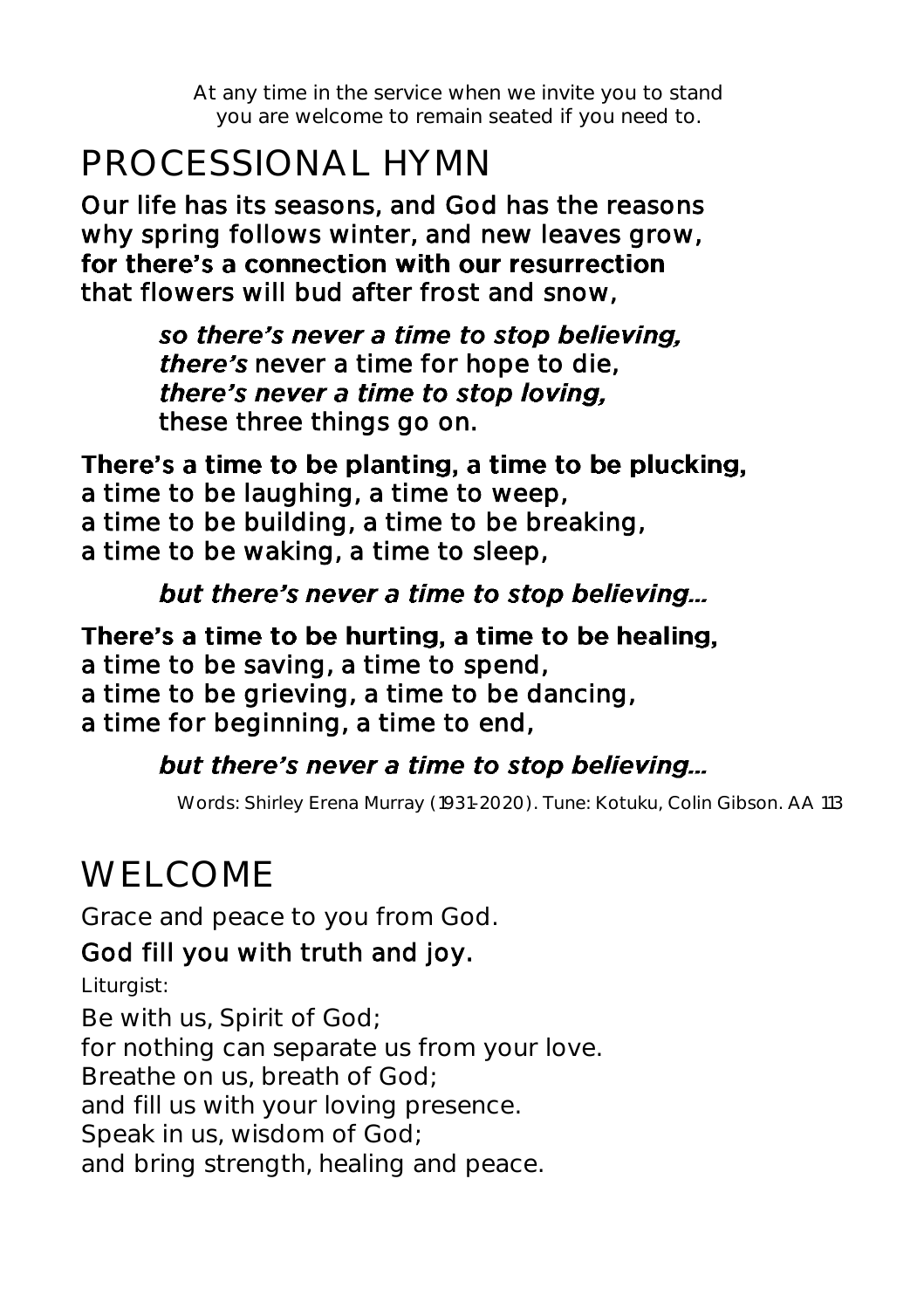God of our days and years, we set this time apart to be still. Form us in the likeness of Christ so that our lives may reflect you. Amen.<sup>1</sup>



*<sup>1</sup> Church of England*

 $\overline{a}$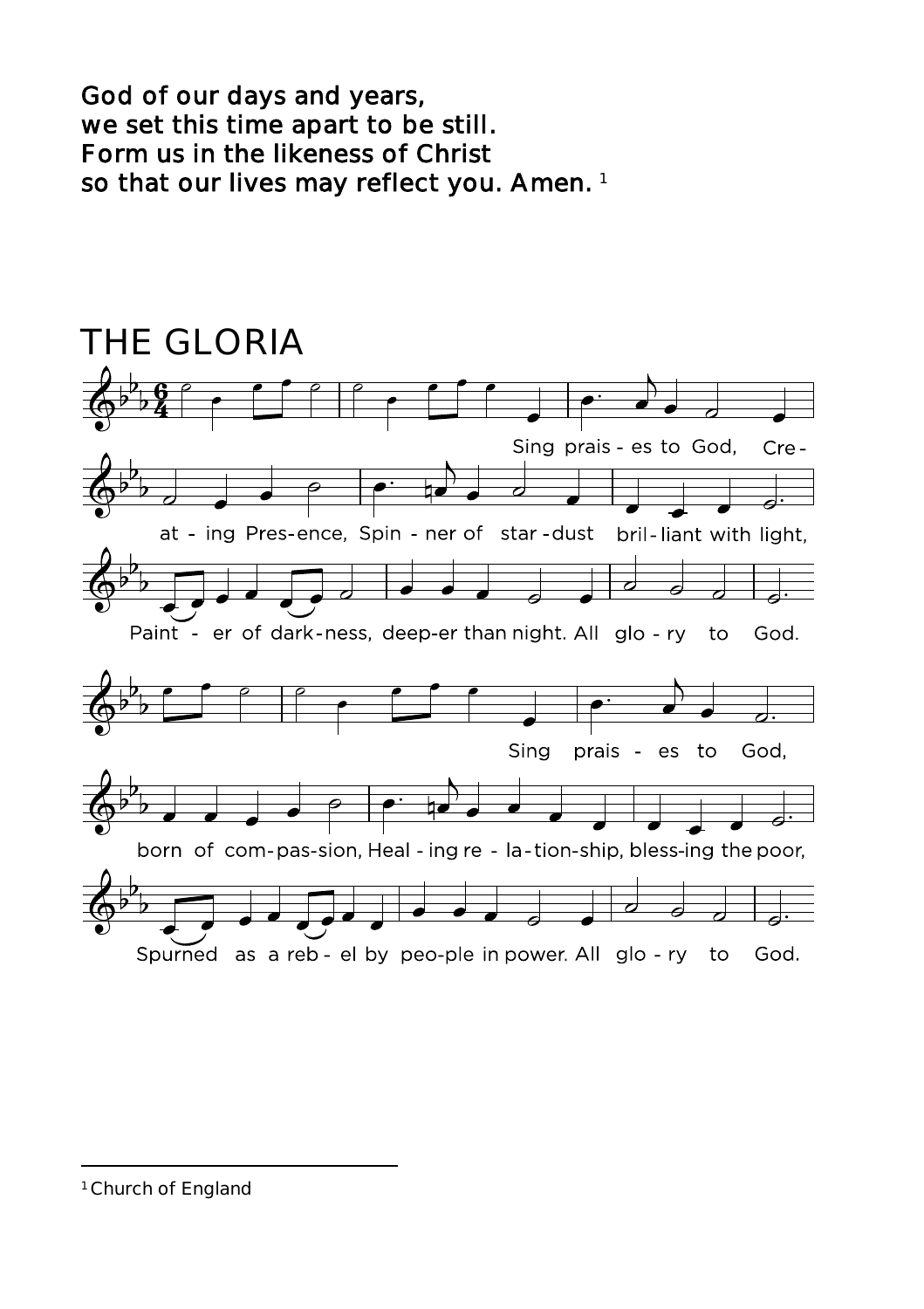

*Please be seated.*

*Words: Jenny Blood. Music: Michael Bell*

#### *Liturgist:*

 $\overline{a}$ 

We come seeking forgiveness and wholeness for ourselves and for our world.

### FORGIVENESS



*[Lord have mercy, Christ have mercy, Lord have mercy]*

*2 Ian Render. Tune: Newlands Road. FFS 13*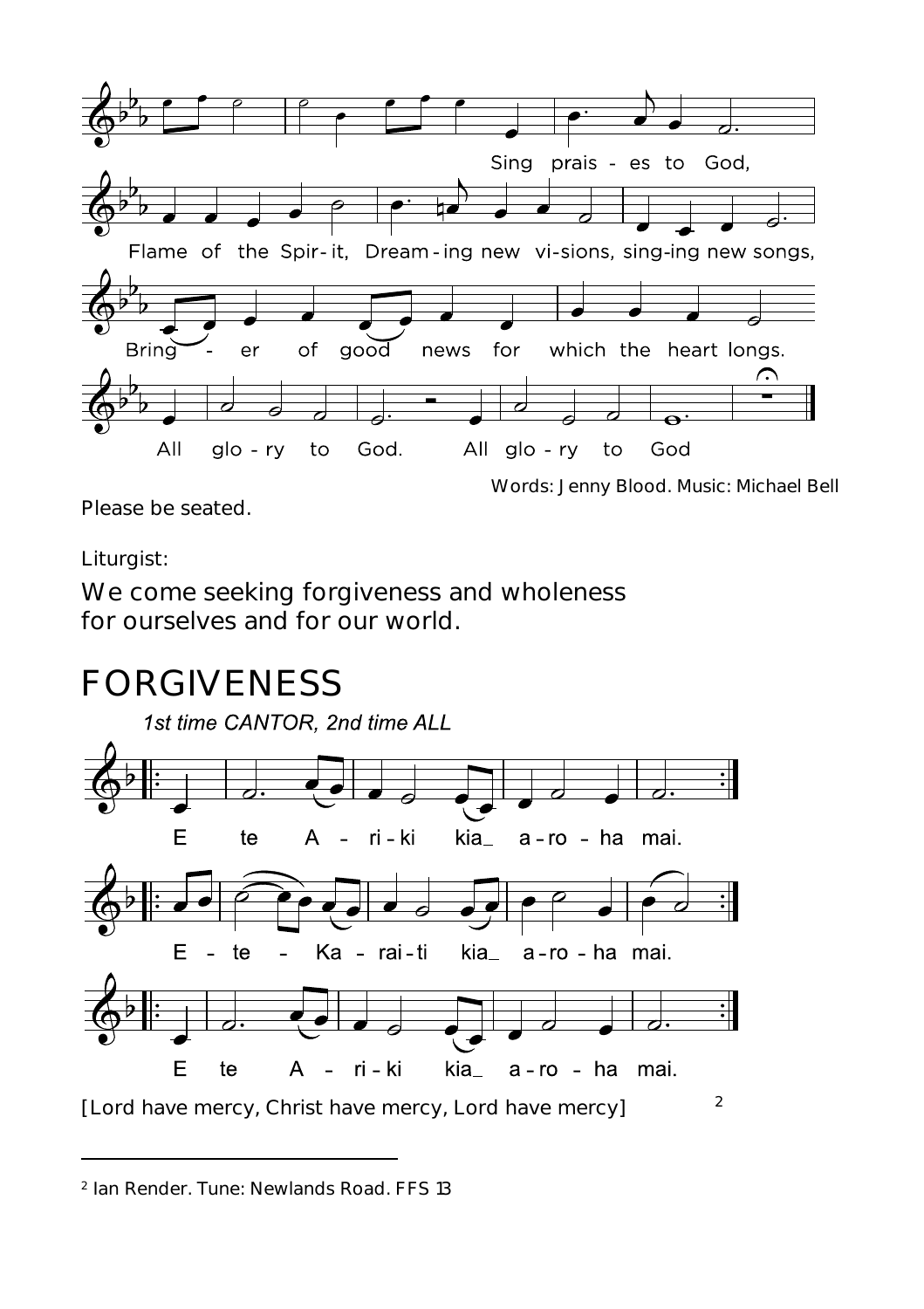*Silence*

God of life, in our indifference and helplessness we destroy your creation; we condone violence and ignore suffering; we do not act with compassion and justice. Breathe on us, God, this day, that we might be whole again.  $3$ 

*Priest:* God forgives us, forgive others. forgive yourself.

# THE SENTENCE AND PRAYER OF THE DAY

So we have the prophetic message you will do well to be attentive to this as to a lamp shining in a dark place, until the day dawns and the morning star rises in your hearts.

*2 Peter 1:19*

E te Atua atawhai, ko tāu Tama te aranga me te ora o te hunga pono katoa; whakaarahia mātou i te matenga o te hara ki te oranga o te tika, tae ki te wā whakamutunga, pērā me te katoa o āu pononga pono. ka tae ki tōu koa mutunga kore; 4

*(Merciful God, your Son is the resurrection and the life of all the faithful; raise us from the death of sin to the life of righteousness, that at the last, with all your faithful servants, we may come to your eternal joy; through our Saviour Jesus Christ. Amen.)*

 $\overline{a}$ 

*<sup>3</sup> Jenny Blood (1932-2022)*

*<sup>4</sup> ANZPB p723.z (2019 edition)*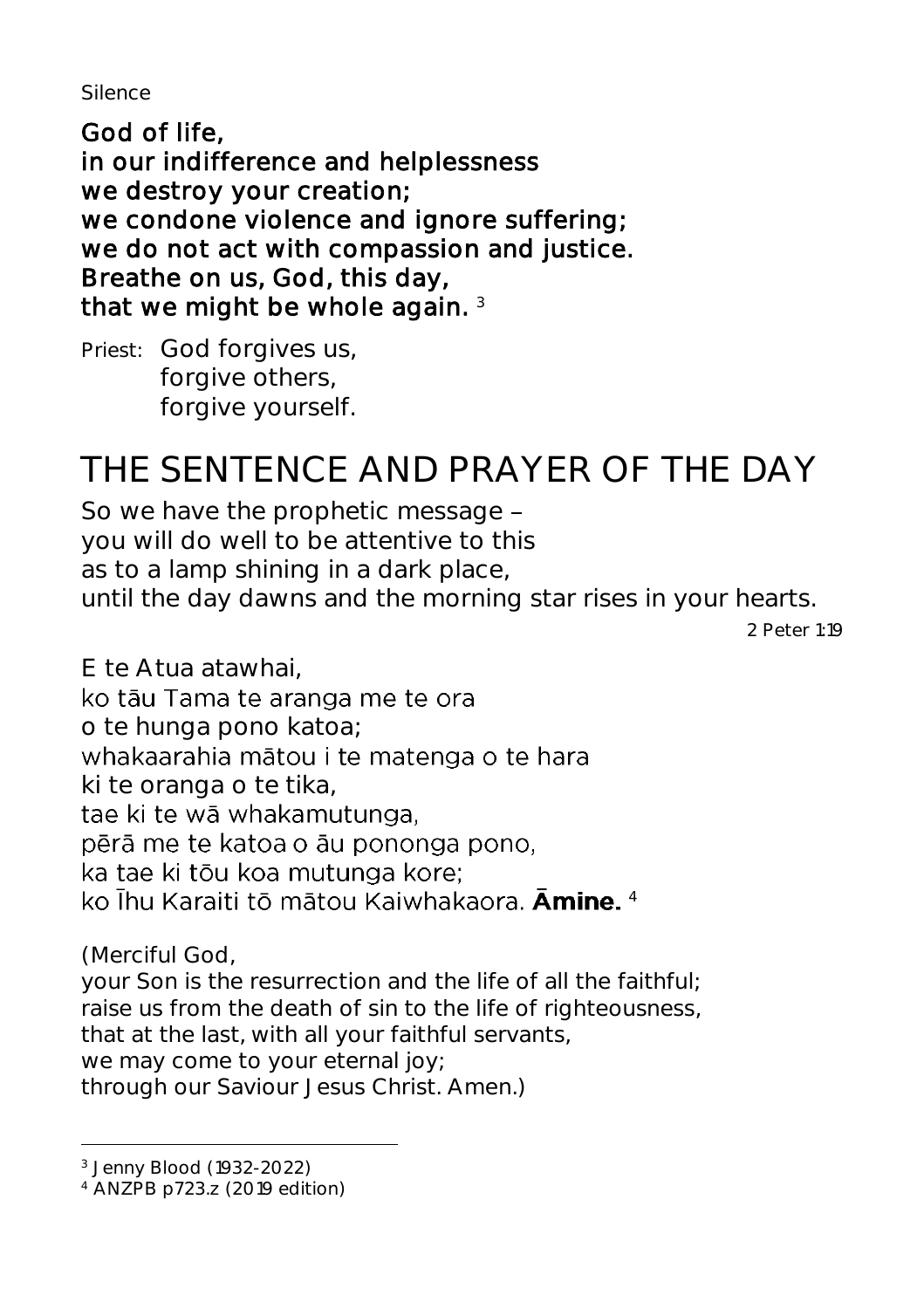# THE FIRST READING

A reading from the Book of the prophet Isaiah.

*Isaiah 25:6-9*

Hear what the Spirit is saying to God's people. Thanks be to God.

### THE GRADUAL HYMN

Faithful vigil ended, watching, waiting cease; Master, grant thy servant his discharge in peace.

All thy Spirit promised, all the Father willed, now these eyes behold it perfectly fulfilled.

This thy great deliv'rance sets thy people free; Christ, their light, uplifted all the nations see.

Christ, thy people's glory! watching, doubting cease; grant to us thy servants our discharge in peace.

> *Words: Timothy Dudley-Smith (b.1926) based on Luke 2:29-32 Tune: Pastor Pastorum, Philipp Friedrich Silcher (1789-1860). HfTC 29*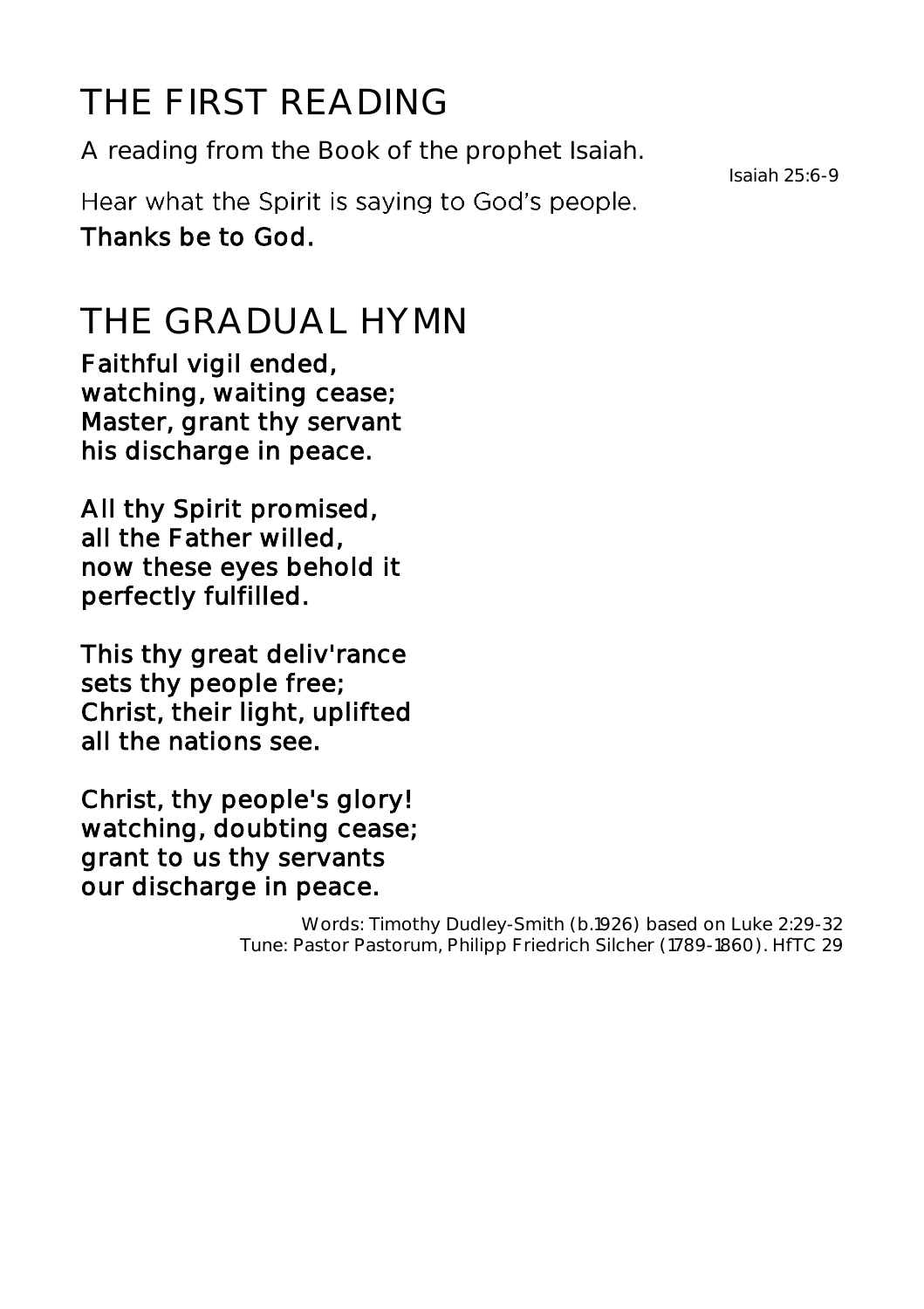# THE GOSPEL

Hear the Gospel of Christ according to John chapter eleven, beginning at verse twenty-one.



*John 11:21-27*

This is the Gospel of Christ.



# THE SERMON

## SILENCE

### ANTHEM

*Matariki Robert Wiremu*

## THE PRAYERS OF THE PEOPLE

*Liturgist:* 

Let us pray for those far and near, people and places, powerful and powerless, all for whom we are concerned.

#### $\overline{a}$ *<sup>5</sup> Music: Michael Bell*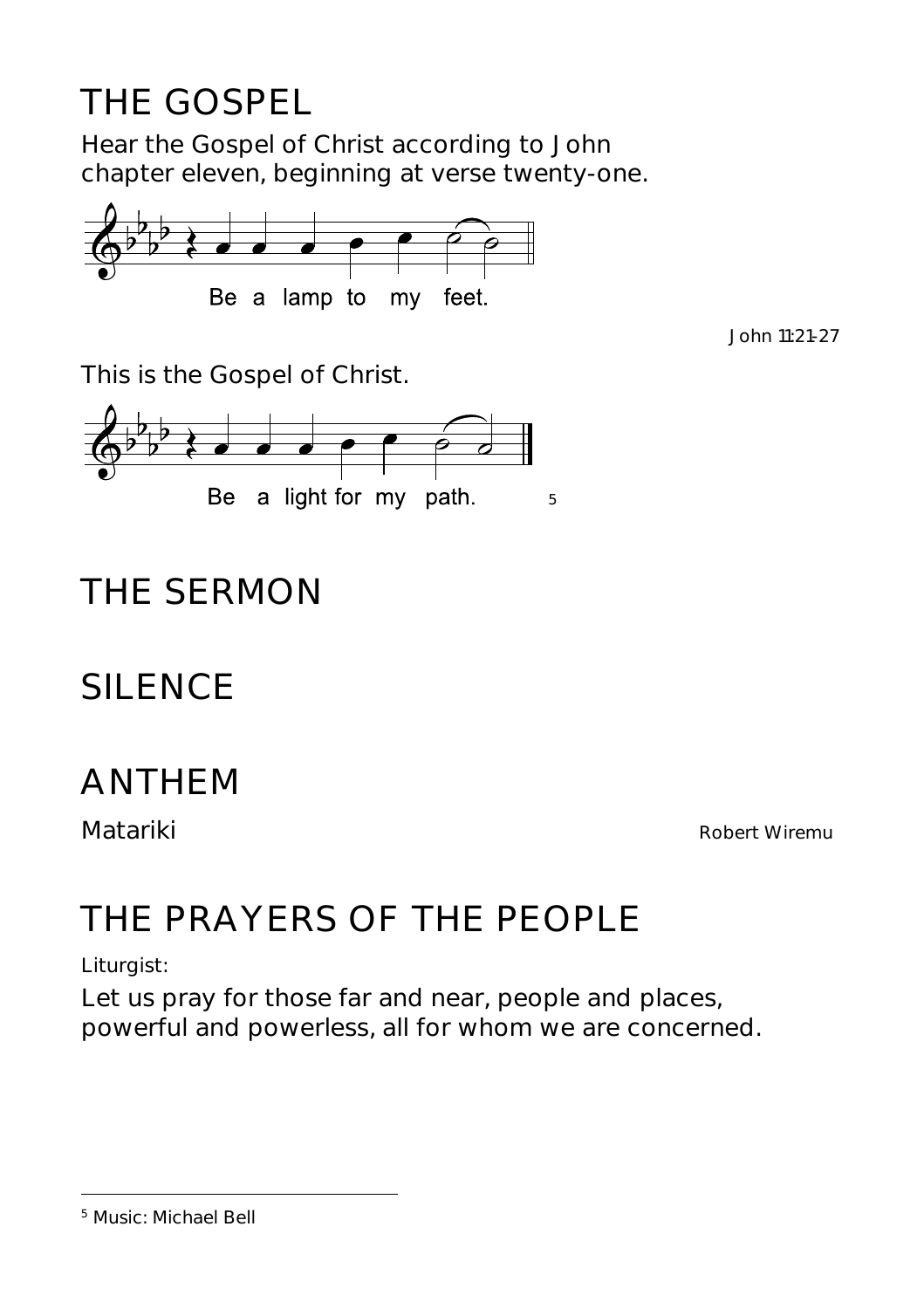# THE PEACE

*Please stand for the Greeting of Peace.*

Kia tau tonu te rangimarie o te Ariki ki a koutou.

### A ki a koe ano hoki.

*[The peace of Christ be always with you. And also with you.] Please turn and greet those around you with peace.\*

*Please be seated.*

 $\overline{a}$ 

## THE OFFFRTORY HYMN 6

*Sung by St Matthew s Voices*

Wairua tapu tau mai ra Wairua tapu mai runga Uhia mai nga taonga pai Homai to aroha Wahia kia tika Akona mai ra kia u ki te pai Horohia kia mau tonu ra Mohau te tino kororia

*Translation: Alight Holy Spirit, come to rest Holy Spirit from above. Cover all we hold dear, give us your love. Lay us down, so all is right. Teaching us to hold firmly. Clean us, so that we may keep holding on. Yours is the true glory.*

<sup>6</sup> *There is a donation bowl on the back table. For electronic giving option:* 

*text stmatthew to 818 to make a fast one off or ongoing donation by credit card to St Matthew-in-the-City or*

*download the PUSHPAY app from Apple Store or Google Playstore and search for St Matthew-in-the-City.*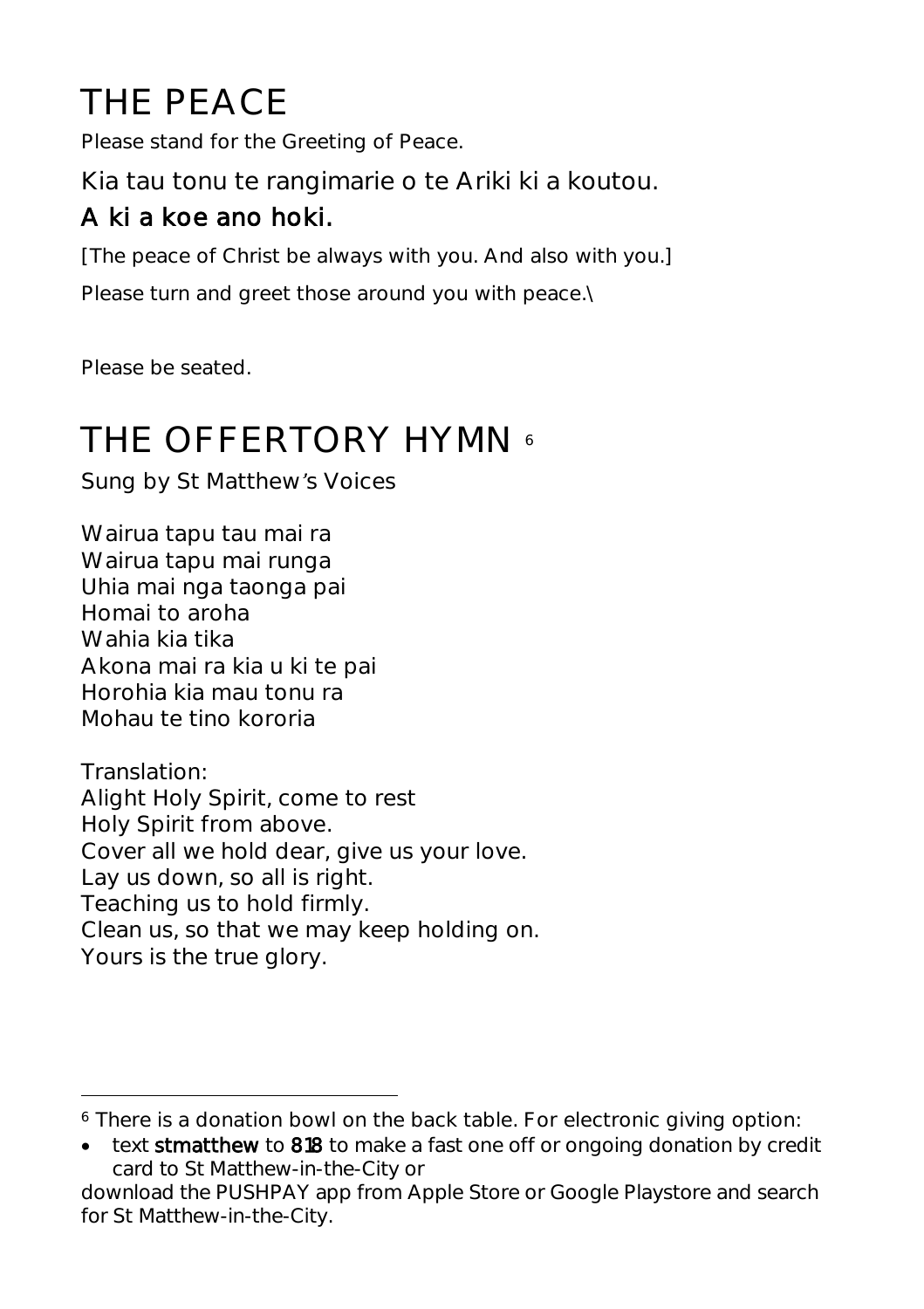### THE PREPARATION OF THE GIFTS



It is right to give you thanks, Creator of all,

for your voice alone brought light and life to birth when all began. You called each one of us to be,

and named us with the name that you alone could speak. You called us to be lovers of creation,

and to care for each other as you had cared for us.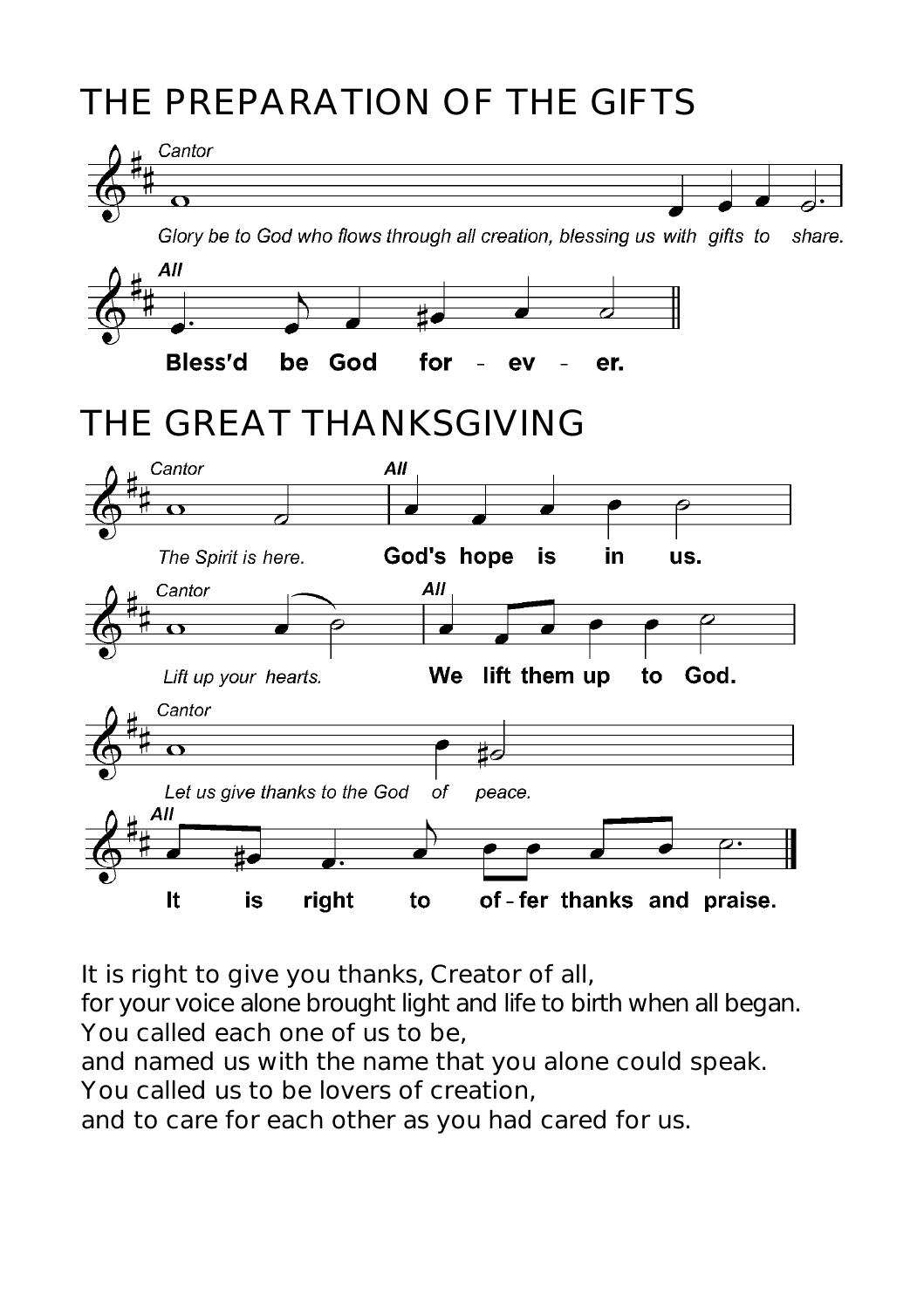But we betrayed your trust and we in turn became the victims of betrayal. The bond of trust became the bondage of division: male and female, Jew and Gentile, slave and free, oppressor and oppressed.

Yet you in your love did not desert us, but instead Jesus came among us to seek us out, to gather in the lost and outcast. He threw open the doors of freedom, casting out the darkness of our hearts and greeting us as God's beloved friends and children.

In place of judgment, Jesus gave us compassion;

in place of condemnation, healing.

And even as he came to share our suffering,

he called us to be witnesses,

to follow in the way that led to the cross;

and to see with our own eyes the depths of your forgiveness. Therefore, with all that have life in him, we praise you and sing:

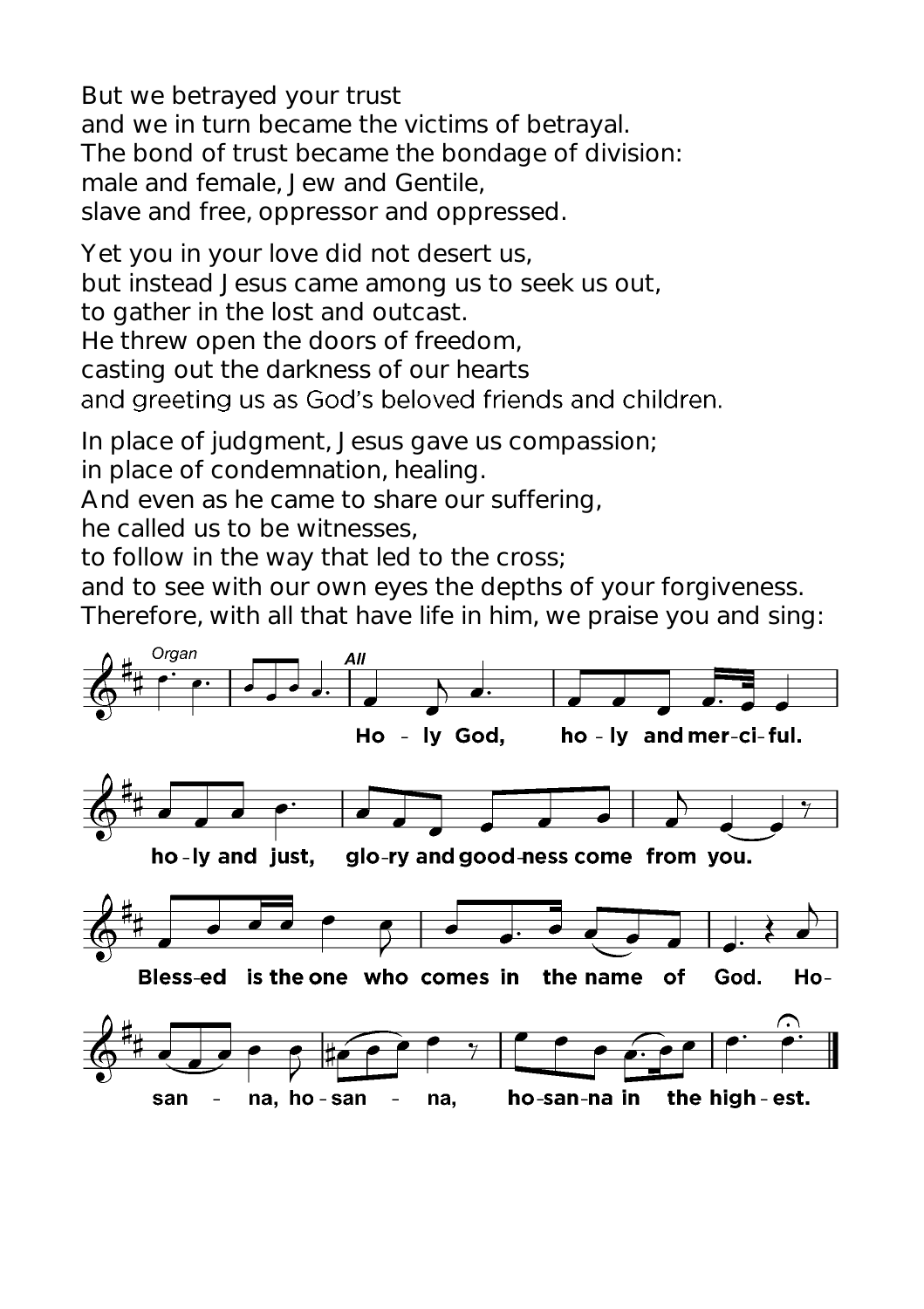On the night before he died, our friend and brother Jesus took bread, and when he had given thanks to you, he broke it and gave it to the disciples and said: "Take, eat: This is my body which is given for you. Do this in remembrance of me."

After supper he took the cup of wine, and when he had given thanks, he gave it to the disciples and said: "Drink of this, all of you. This is my blood of the new covenant,

which is shed for you and for many for the forgiveness of sins. Whenever you drink it, do this for the remembrance of me."

Therefore, loving God, we offer this bread and wine, giving thanks for his death and resurrection:

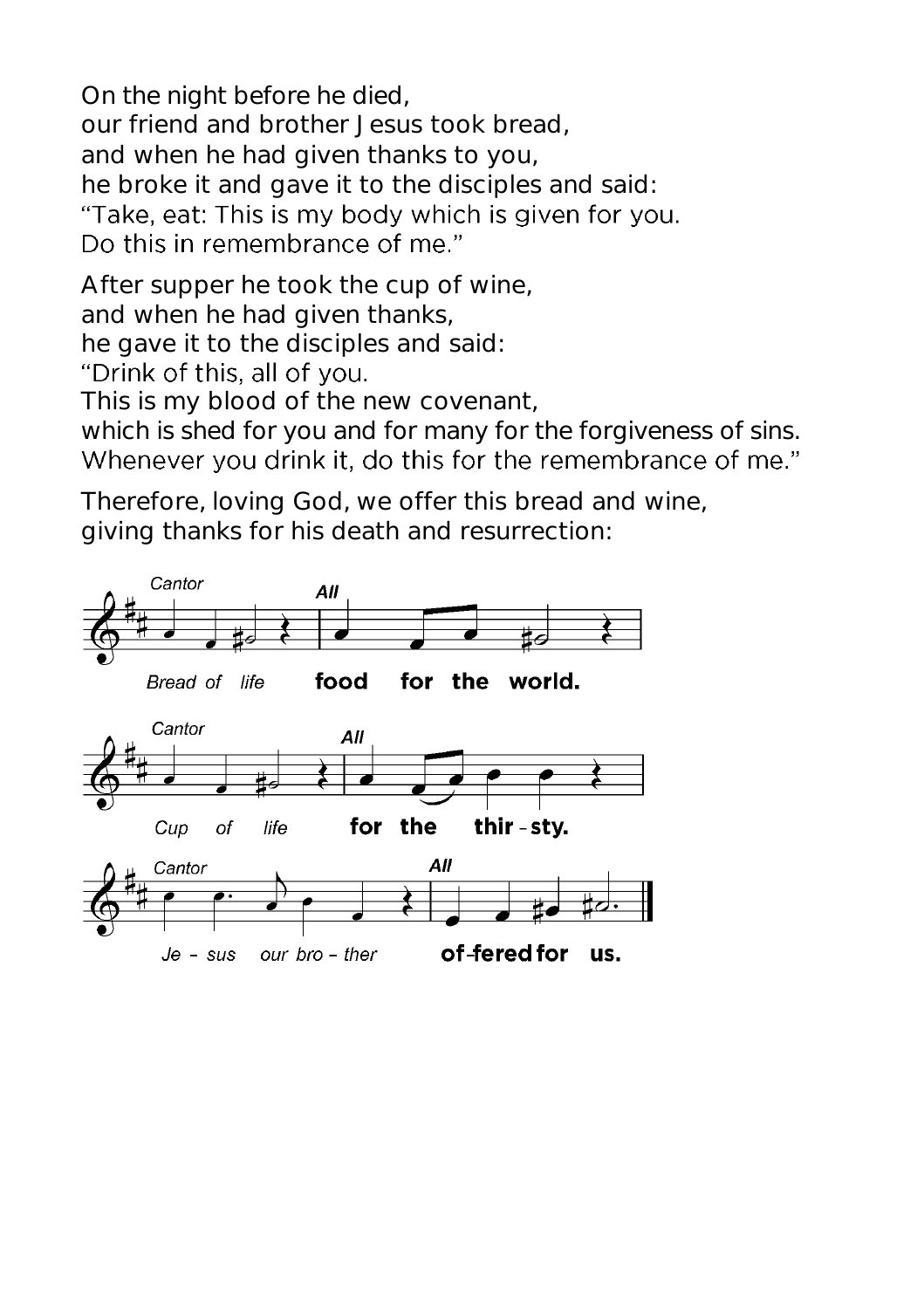Now, as was promised, send us your loving Spirit, that this bread and this cup may represent the life-giving presence of your Christ, and make us one in your covenant of love, proclaiming the freedom of new life, as together we sing: <sup>7</sup>



*Please be seated.*

 $\overline{a}$ 

### THE LORD'S PRAYER

Kua akona nei tātou e to tātou Ariki, ka inoi tātou:

E tō mātou Matua i te rangi, kia tapu t**ō**u Ingoa. Kia tae mai tou rangatiratanga. Kia meatia tāu e pai ai ki runga ki te whenua, kia rite an**ō** ki t**ō** te rangi. Hōmai ki a mātou ājanei he taro mā mātou mō tēnei rā. Murua **ō** m**ā**tou hara, me mātou hoki e muru nei, i  $\bar{o}$  te hunga e hara ana ki a m**a**tou. Aua hoki mātou e kawea kia whakawaia; engari whakaorangia mātou i te kino: Nou hoki te rangatiratanga, te kaha, me te kororia,  $\bar{A}$ ke, ake, ake.  $\bar{A}$ mine.

*<sup>7</sup> The Great Thanksgiving is adapted from a service from St Gregory of Nyssa, San Francisco*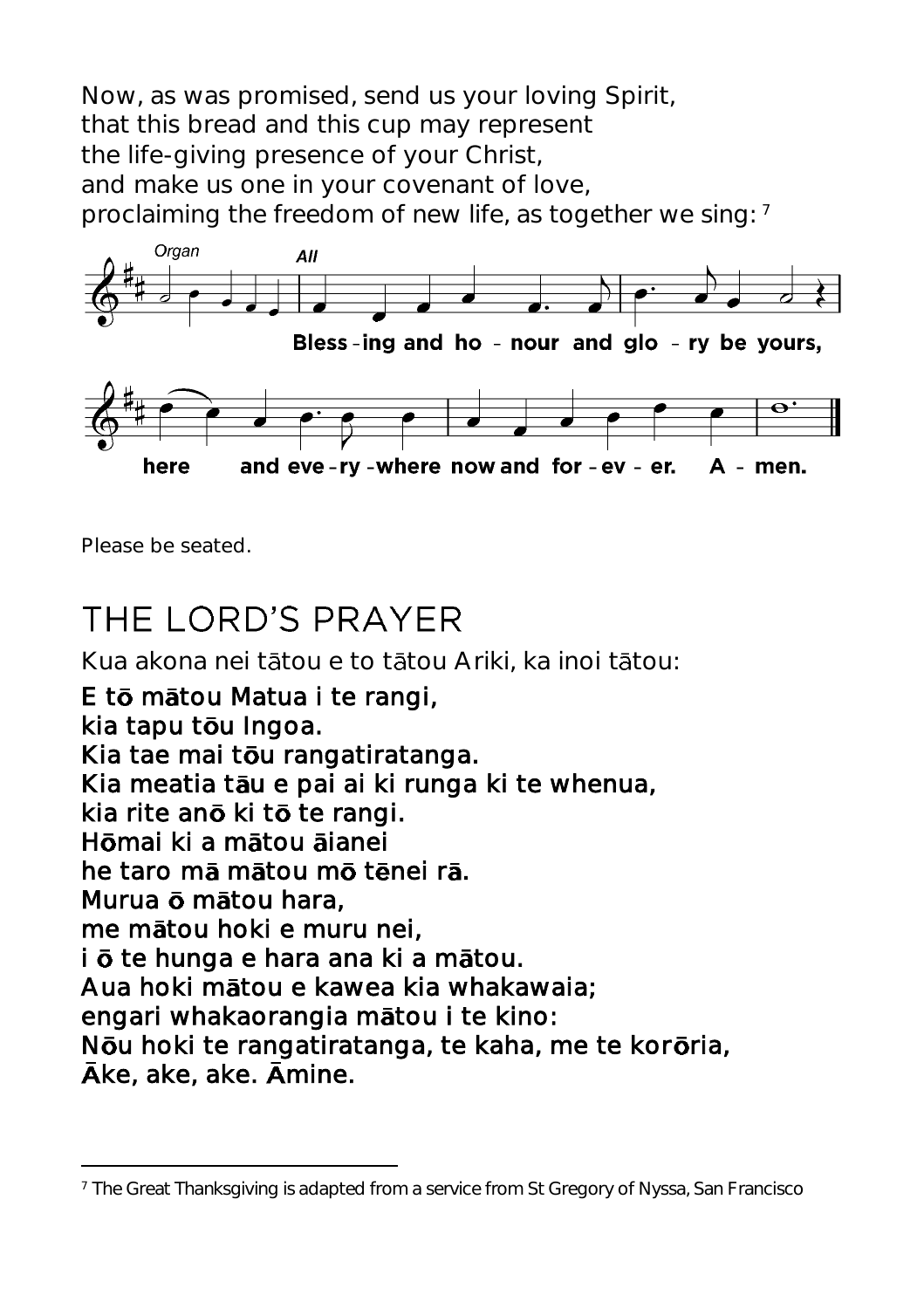# THE BREAKING OF THE BREAD

The bread we break is a sharing in the body of Christ.

### We who are many are one body, for we all share the one bread.

*We sing three times:*



## THE INVITATION

Haere mai e te kāhui a te Atua. tangohia ēnei kai rangatira a te Karaiti.

Come, bringing your varied faiths and backgrounds, for all are welcome to share in this act of communion.

*All are welcome to come and receive the bread; there are gluten free wafers, just ask the serving priest.*

*If you do not wish to take communion you may come forward for a blessing.*

*If the stairs are a barrier please sit in the front pews and communion will be brought to you.*

*Te Taro o te Ora.* The bread of life.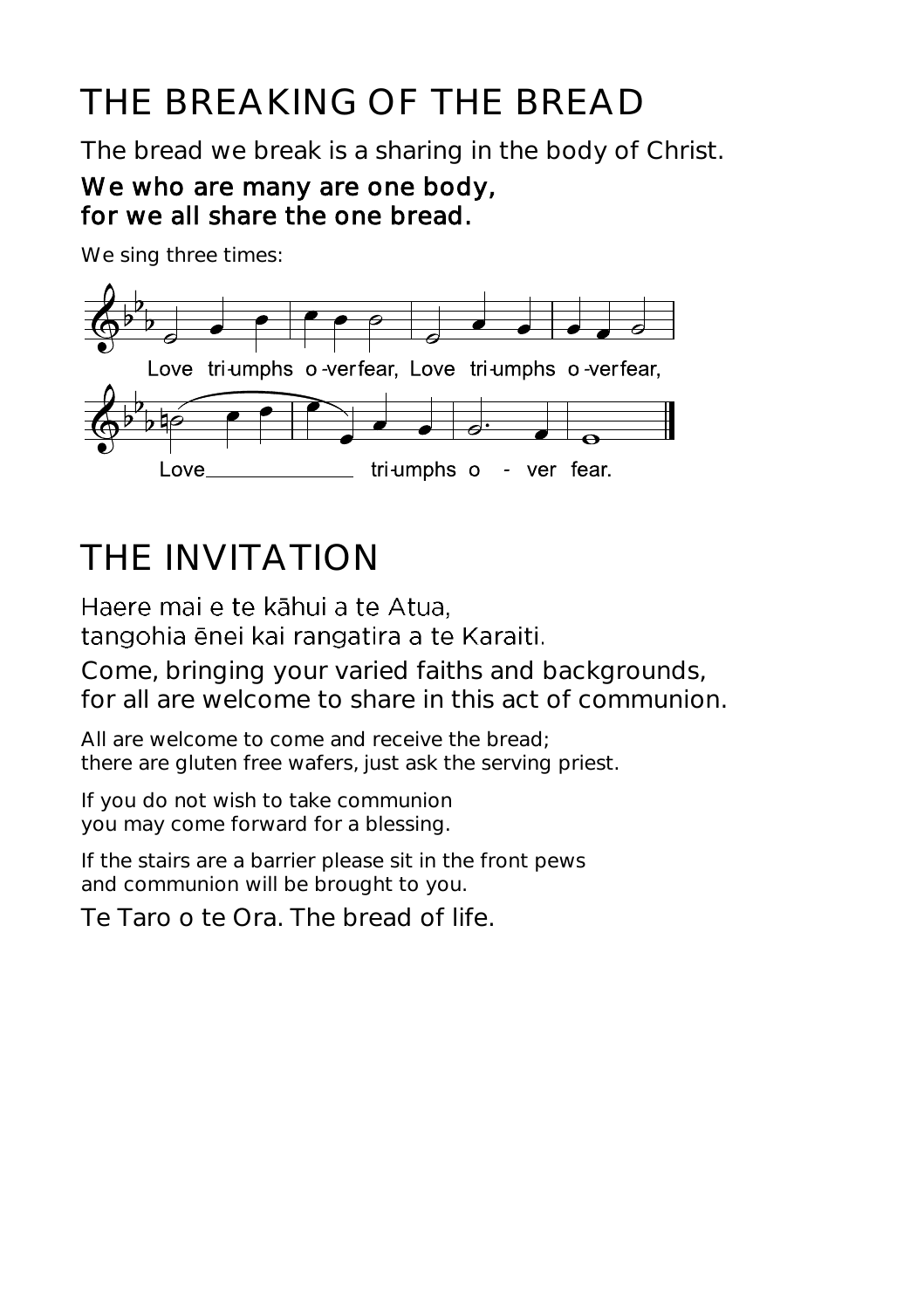# MUSIC DURING COMMUNION

# PRAYER AFTER COMMUNION

God, whom we know in love and graciousness, we accept with gratitude all that lies within this sacred feast.

May we carry into the world the bread which brings life and the wine of compassion for all who wait in longing. This we pray in your name. Amen. 8

### THE BLESSING

**NOTICES** 

### FINAL HYMN

O Jesus, I have promised to serve you to the end; remain forever near me, my Saviour and my Friend: I shall not fear life's struggles if you are by my side, nor wander from the pathway if you will be my guide.

O let me hear you speaking in accents clear and still, above the storms of passion, the murmurs of selfwill! O speak to reassure me, to hasten or control! O speak, and make me listen, O guardian of my soul!

O Jesus, you have promised to all who follow you that where you are in glory your servant shall be, too; and Jesus, I have promised to serve you to the end; o give me grace to follow, my Saviour and my Friend.

> *Words: John E Bode, 1868, alt. Tune: Wolvercote, William Harold Ferguson (1874-1950). TiS 595*

 $\overline{a}$ *<sup>8</sup> Dorothy McRae-*